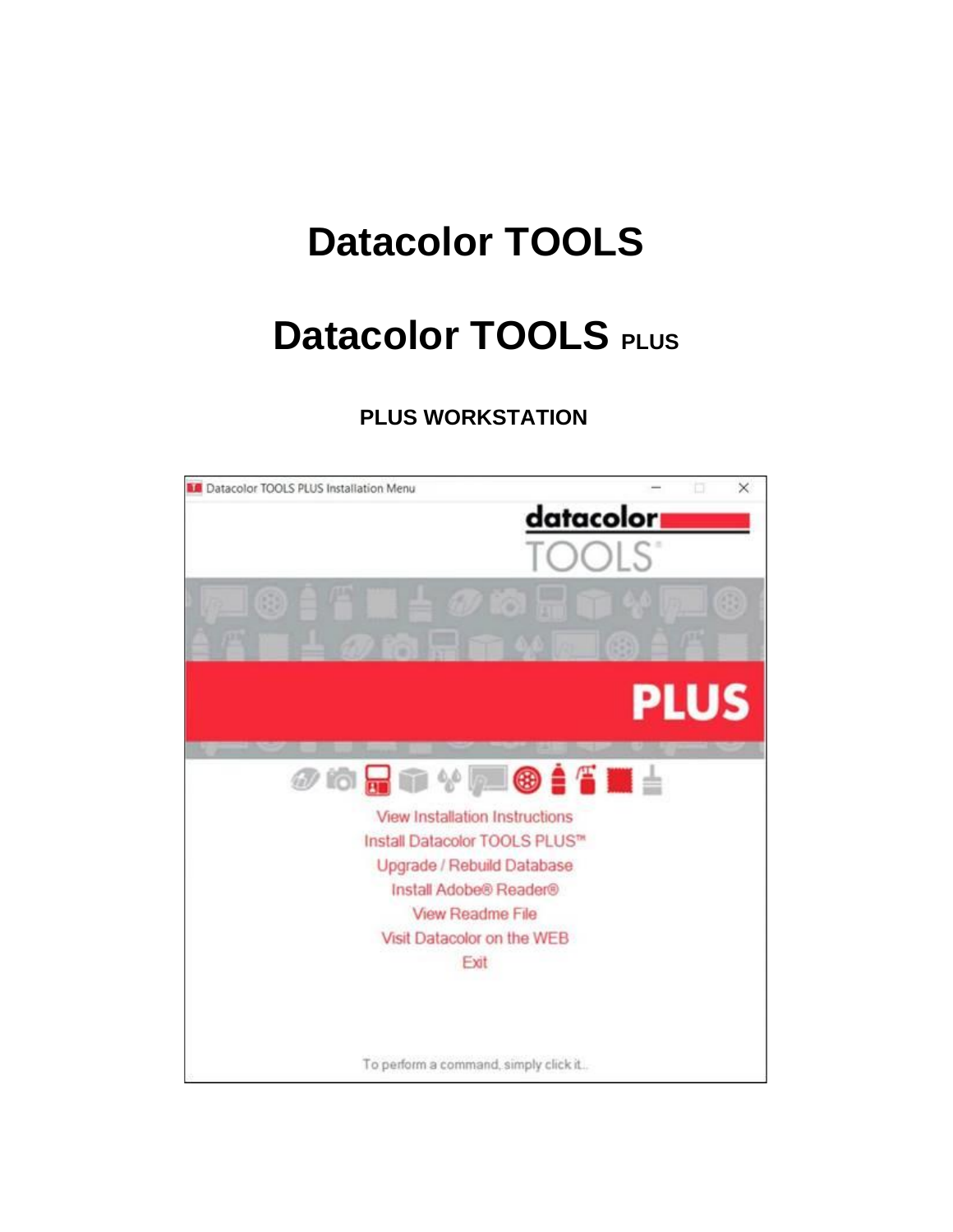# **Installation Instructions**



#### **Datacolor TOOLS Installation Guide** (July 2021)

All efforts have been made to ensure the accuracy of the information presented in this format. However, should any errors be detected, Datacolor appreciates your efforts to notify us of these oversights.

Changes are periodically made to this information and are incorporated into forthcoming versions. Datacolor reserves the right to make improvements and/or changes in the product(s) and/or program(s) described in this material at any time.

©Copyright 2021 Datacolor. All rights reserved. Datacolor is a registered trademark of Datacolor.

Microsoft and Windows are either registered trademarks of Microsoft Corporation in the United States and/or other countries.

To obtain information on local agents, sales or support contact, visit our website at <https://www.datacolor.com/contact/business-solutions-contacts/>

*Committed to Excellence. Dedicated to Quality. Certified to ISO 9001:2015 in Manufacturing Centers Worldwide*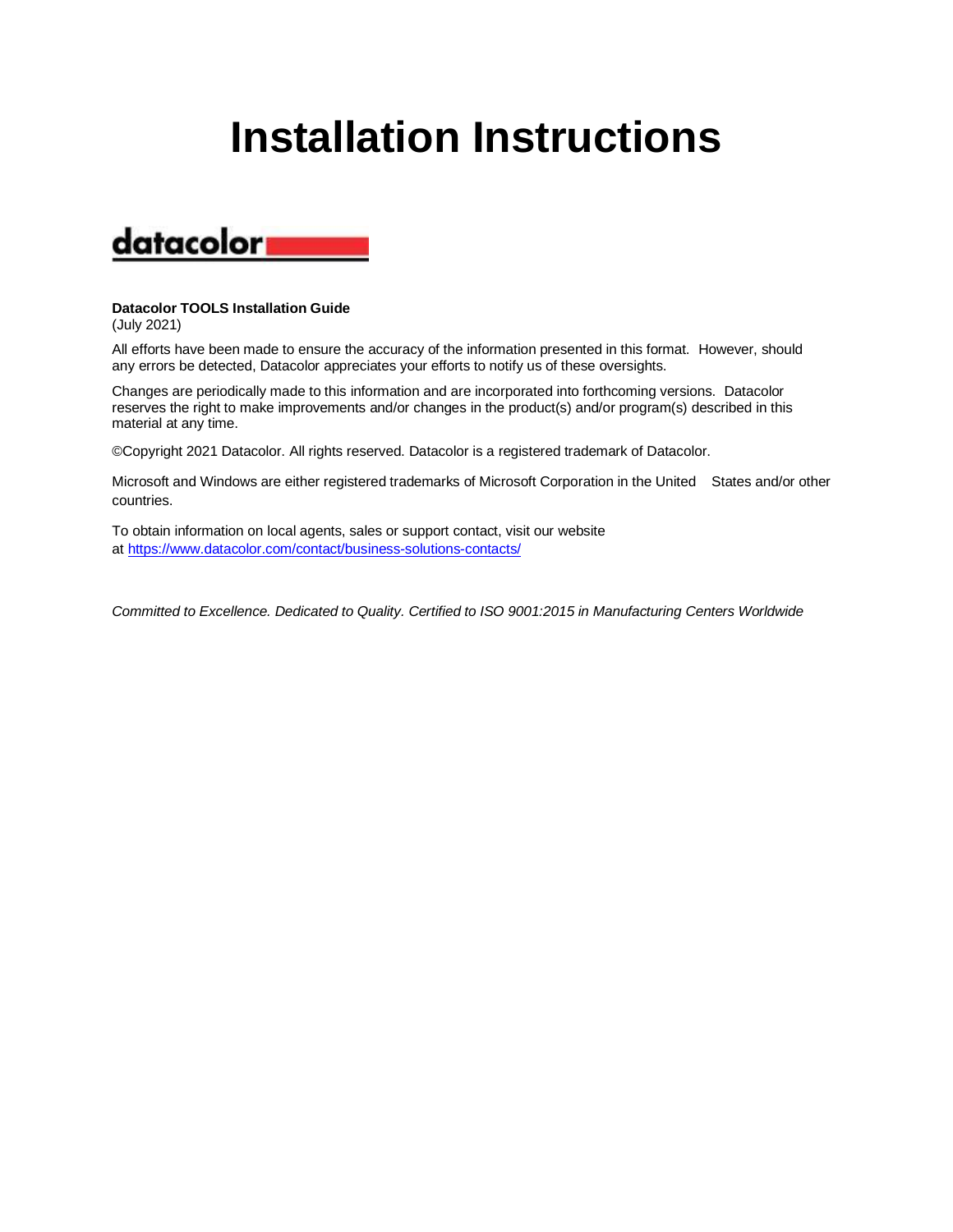# **Contents**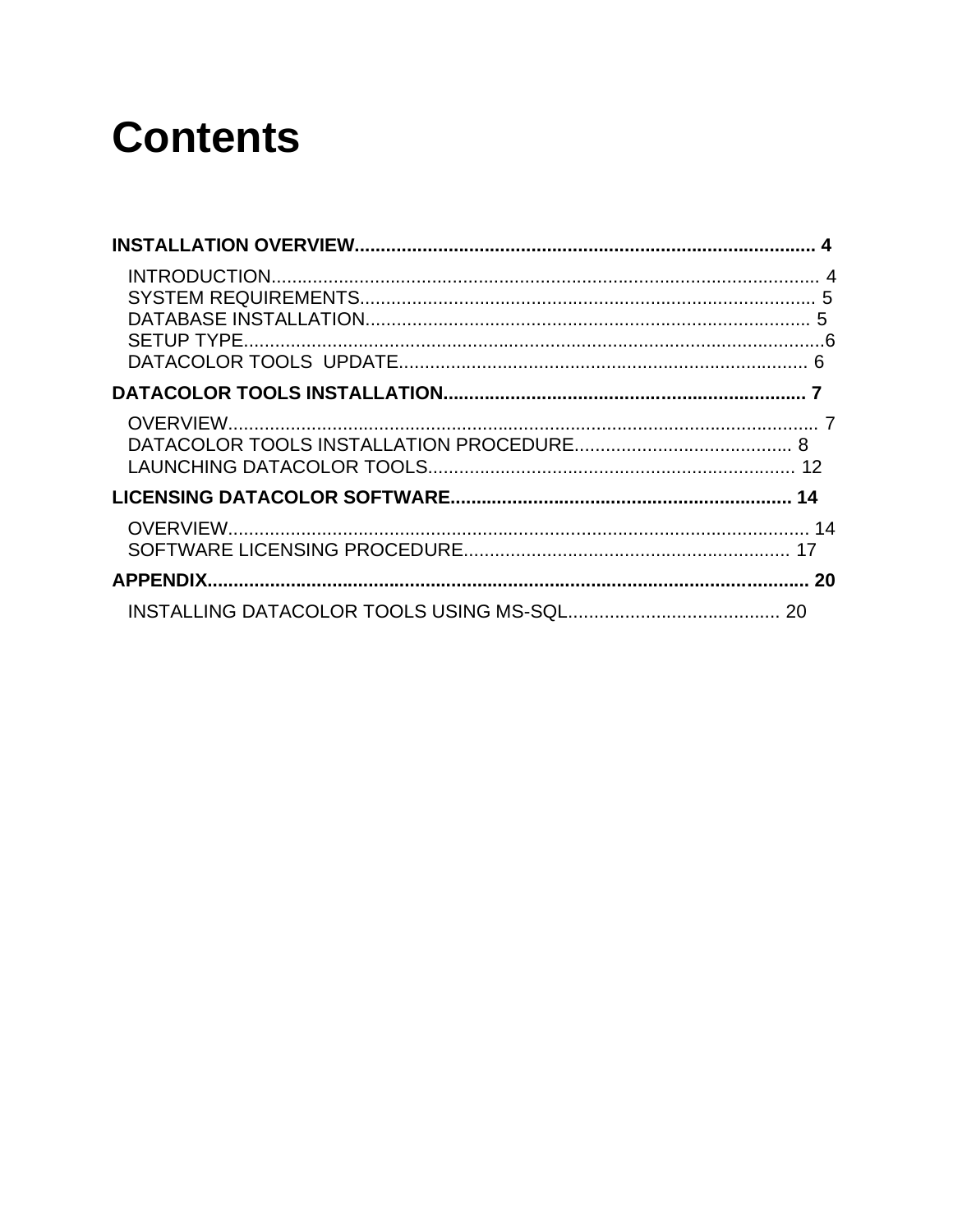## **Installation Overview**

## **Introduction**

Datacolor Tools 2.8.1 installation USB drive (Including Sybase 12.0.1.3994 Rev4)

This document provides the procedures required to install and license Datacolor TOOLS in a stand-alone configuration. This procedure includes the following steps:

Installation of Datacolor TOOLS

Licensing of Datacolor TOOLS

### **NOTES**

*See Sybase Installation Guide USB for detailed instructions.*

## **System Requirements**

The system requirements shown below are the minimum configuration to ensure effective operation of the Datacolor TOOLS in a stand-alone configuration.

| Component                                                  | Recommended                                              | <b>Notes</b> |
|------------------------------------------------------------|----------------------------------------------------------|--------------|
| Processor                                                  | <b>Dual Core Processor</b>                               |              |
| Memory RAM                                                 | 8 GB                                                     |              |
| Free Hard Drive Capacity                                   | 500 GB                                                   |              |
| Video Resolution                                           | True Color                                               | 2            |
| <b>DVD</b> Drive                                           | <b>DVD</b> Writer                                        | 3            |
| <b>Available Ports</b>                                     | (1) RS-232 Serial (for older spectrophotometers) (3) USB | 4            |
| <b>Operating System</b>                                    | Windows $10(32 \text{ or } 64 \text{ bit})$              | 5            |
| Email (for supported level)                                | Outlook 2007 or above, POP3                              |              |
| Authenticated Sybase Database,<br>supplied with the system | Sybase 12.0.1 EBF 3994 Rev 4                             |              |
| Optional Database upon request                             | Microsoft SQL Server 2012                                | 6            |
| Server OS                                                  | Microsoft Server 2016                                    |              |

1) Minimum system configurations may limit performance, data capacity and operation of some features. Faster processor, more memory and faster hard drives will significantly enhance performance.

2) Accurate on-screen color display requires monitor calibration and true-color video mode.

3) Datacolor TOOLS is supplied on one DVD and Sybase 12 is supplied on a DVD. Recommend a DVD writer for data backup and file transfer from stand-alone systems.

4) Datacolor spectrophotometers use either an RS-232 Serial or USB connectors. Datacolor Spyder4™ requires a universal serial bus (USB) connection. Printer port requirements depend on the specific printer selected.

5) Windows 32 bit and 64 bit operating systems are supported. 64 bit hardware running Windows 32 bit operating system is supported. Datacolor Tools is a 32 bit application.

6) Microsoft SQL Server database is only available for the textile database format.

7)Windows Server 2016 is supported.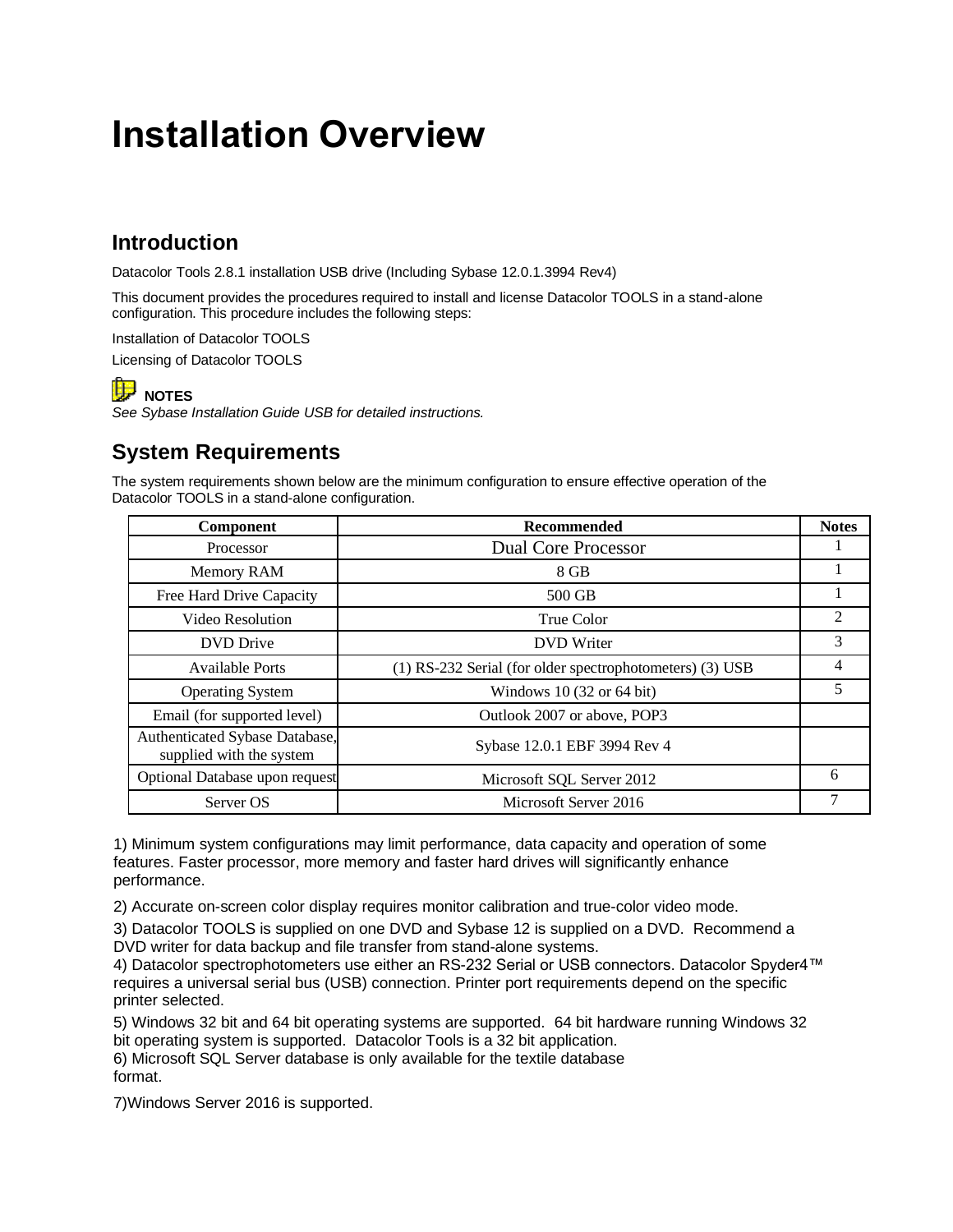## **Database Installation**

Datacolor TOOLS runs under Sybase and MS-SQL. The majority of installations use the Sybase database management program.

#### **Sybase Database**

Sybase is a database management system and is required to run Datacolor TOOLS. Sybase v. Sybase 12.0.1 EBF 3994 Rev 4 must be installed to install or update Datacolor Tools. See also Sybase 12.0.1 EBF 3994 Rev 4 Installation guide for installation instructions for both new installations and Sybase updates.

#### **MS-SQL Database**

Some systems use MS-SQL for database management. If your previous version of Datacolor Tools was using an MS-SQL database, the program update does not install Sybase Adaptive Server. *See also Appendix, Installing Datacolor TOOLS Using MS-SQL in this guide for information on the MS-SQL setup.*

### **Setup Type**

The most critical selection you will make during the Datacolor TOOLS installation is the Setup Type:

| Datacolor TOOLS Plus<br><b>Setup Type</b><br>Select the setup type that best suits your needs. |                                                                                                           |
|------------------------------------------------------------------------------------------------|-----------------------------------------------------------------------------------------------------------|
| Click the type of setup you prefer.                                                            |                                                                                                           |
| Custom<br>Paint Plastic Ink Setup<br><b>Textle Setup</b>                                       | Description<br>Select this option if you run<br>Match Textle, or if your primary<br>industry is textiles. |
| Install@sidd                                                                                   | Next<br>< Back<br>Cancel                                                                                  |

This selection determines the database structure created for your TOOLS data and defines the Datacolor color formulation programs that can share data with TOOLS. Review the table below carefully before making this selection.

#### *A* IMPORTANT

If you add color formulation software later, this selection determines whether you can share Datacolor TOOLS data with the color formulation program.

**A** Currently, TOOLS cannot be installed on the same computer system as Match Pigment and TOOLS shipping version.

| <b>Setup Type</b> | <b>Program Compatibility</b> |
|-------------------|------------------------------|
|                   |                              |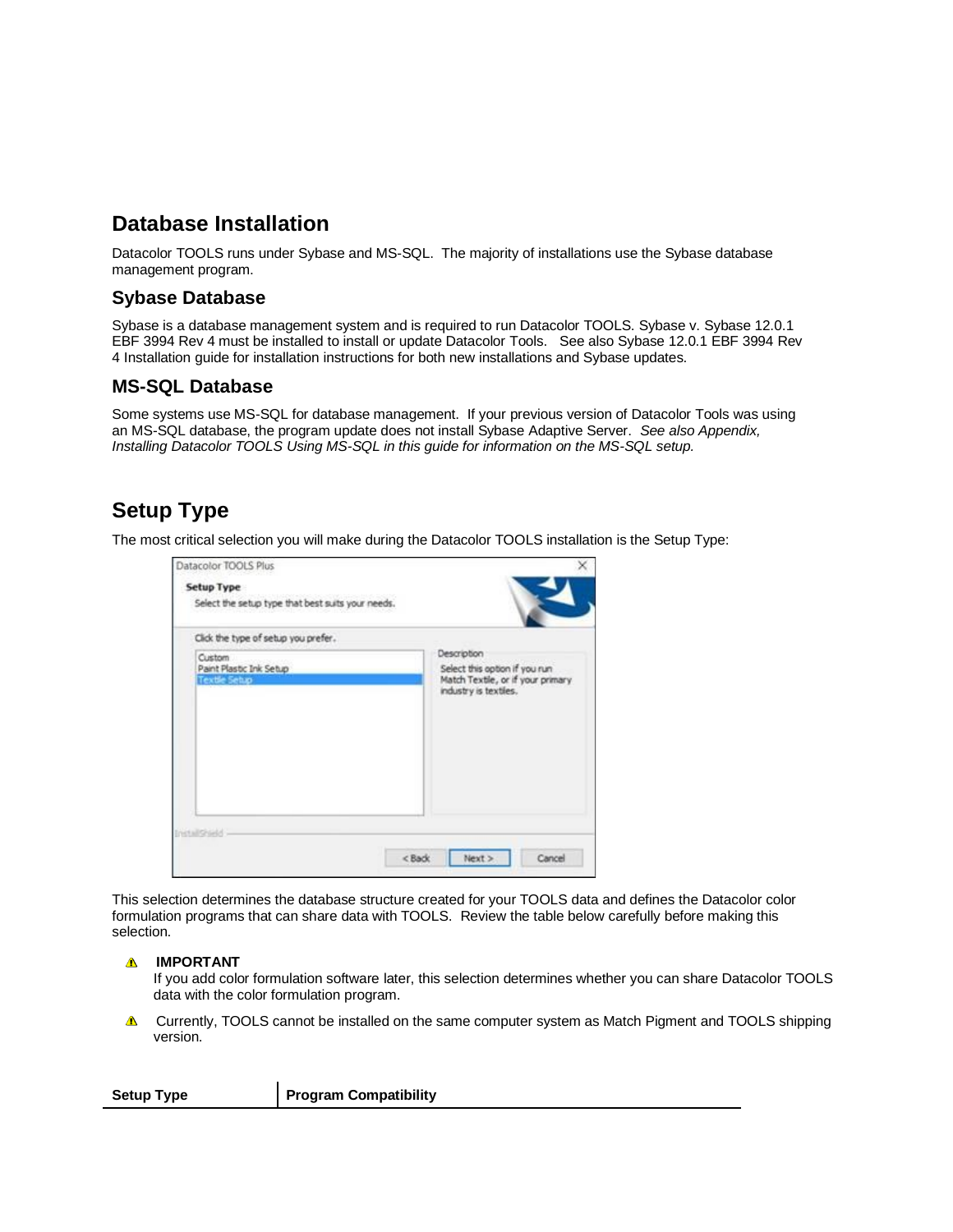| <b>Custom Setup</b>               | <b>NOT RECOMMENDED FOR MOST APPLICATIONS</b><br>Allows you to install specific features of Datacolor TOOLS. This is<br>provided only for use by Datacolor representatives.                                                        |
|-----------------------------------|-----------------------------------------------------------------------------------------------------------------------------------------------------------------------------------------------------------------------------------|
| <b>Paint Plastic Ink</b><br>Setup | This is used by manufacturers that color products using pigments,<br>typically paint, coatings, plastics, and ink applications. It is the<br>required selection if you will be adding Datacolor MATCH Pigment at<br>a later time. |
| <b>Textile Setup</b>              | This is used by the manufacturers of textile products. It is the<br>required selection if you will be adding Datacolor MATCH Textile at a<br>later time.                                                                          |

## **Datacolor TOOLS Update**

When you are updating Datacolor TOOLS, please consider the following.

#### **Adobe Acrobat Reader Installation**

Adobe Acrobat is used to view and print any Datacolor User Guide. To install Adobe Acrobat, click on the **Adobe Acrobat Install** button on the installation menu.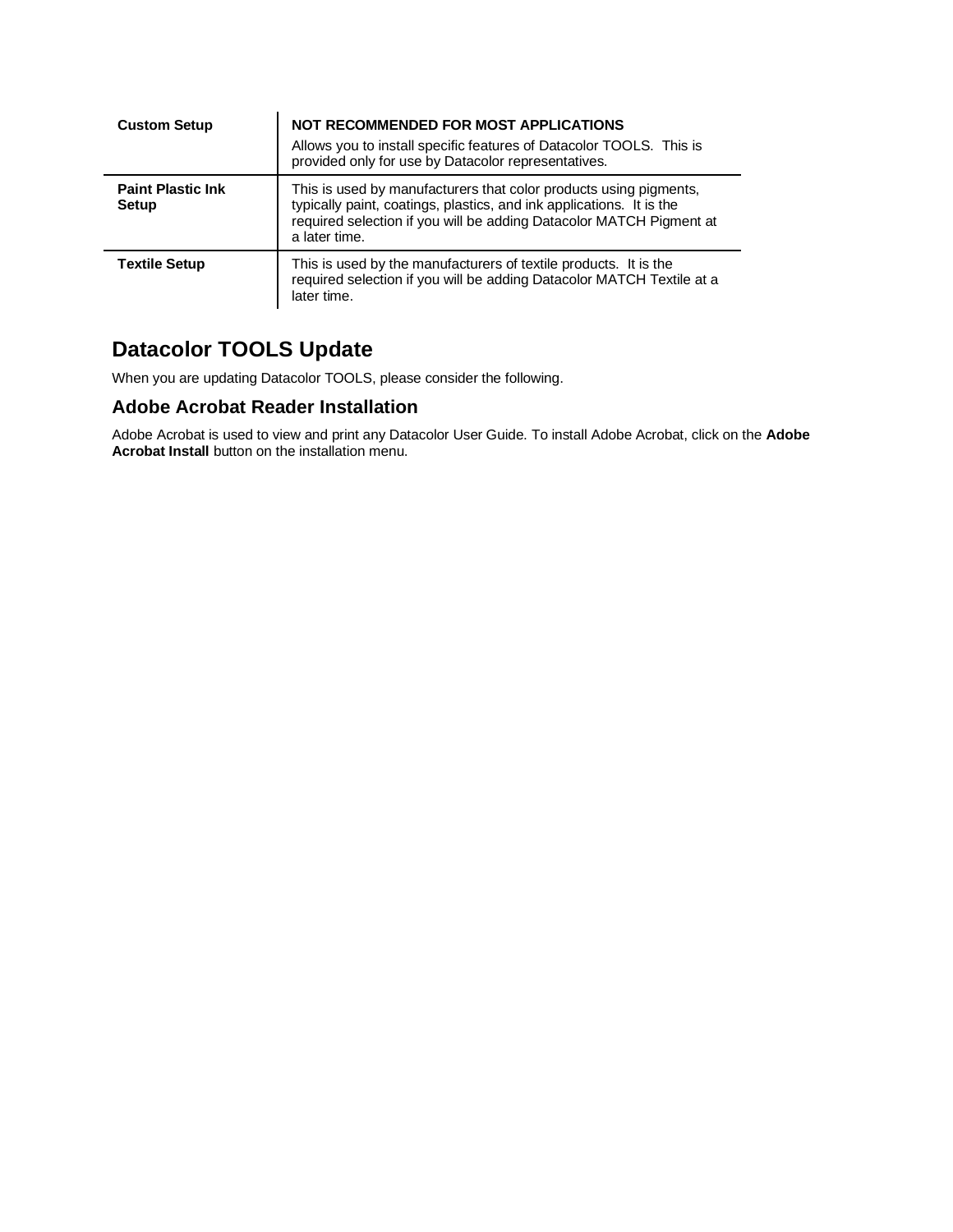# **Datacolor TOOLS Installation**

### **Overview**

## **NOTE**

If Sybase 12.0.1 EBF 3994 Rev 4 is not installed on the system you cannot complete the installation of Datacolor TOOLS.

## **NOTE**

If Microsoft .NET 3.5 SP1 is not present on the system, Datacolor TOOLS setup will install it, and internet connection is not required.

#### **Before You Begin**

Microsoft Windows® should be properly installed on your computer. You must have Windows Administrator rights to install this software. Install Sybase 12.0.1 EBF 3994 database management software. – Follow Sybase Installation Guide USB Close all other programs that are running.

### **Datacolor TOOLS Installation Procedure**

1.Insert the Datacolor TOOLS USB drive into the USB port.

2. Select the Menu.exe

The installation program should launch automatically, and an installation menu will appear: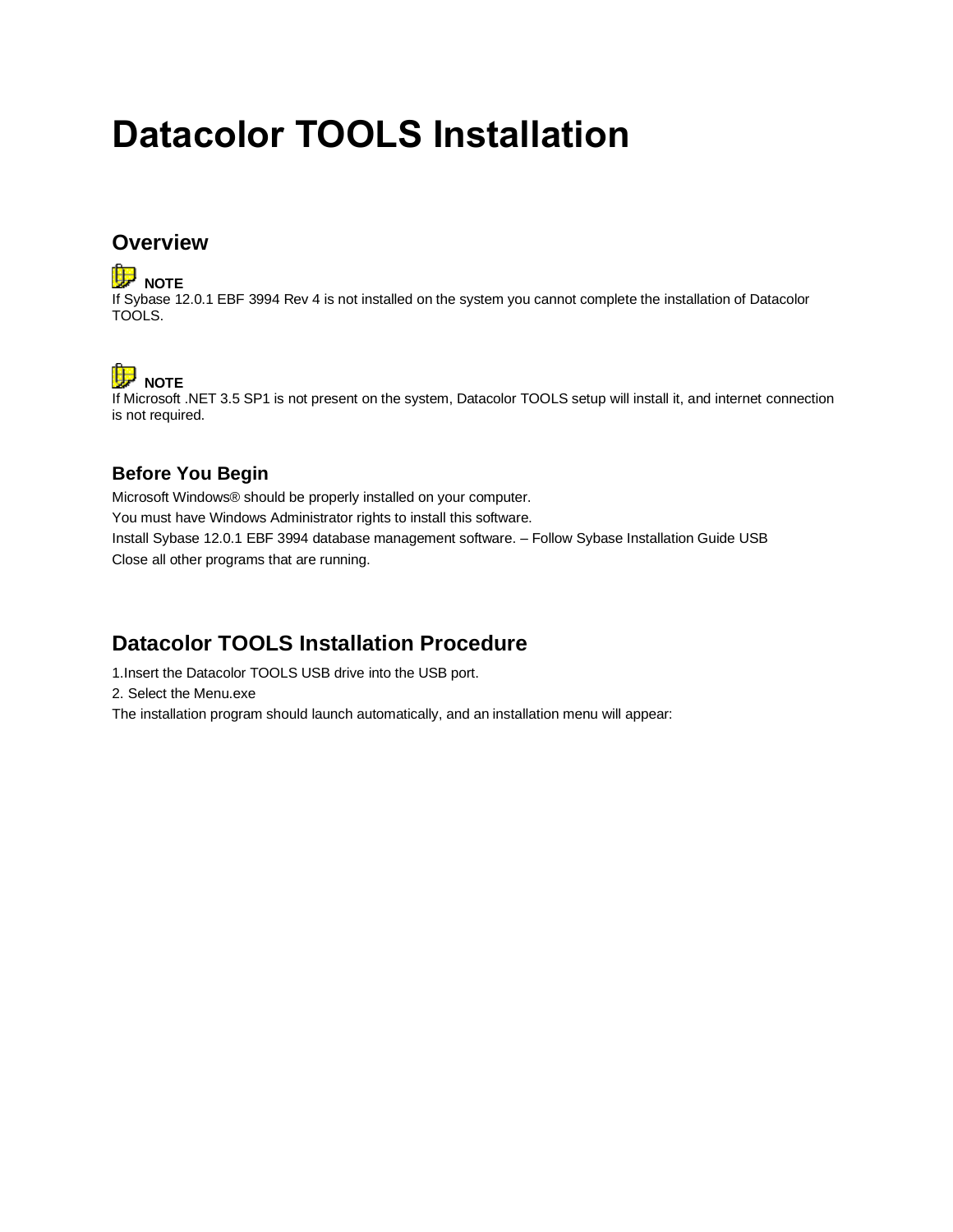

#### Select **Install Datacolor Tools PLUS**

Note: This example is from Tools PLUS but it will vary depending on the level of software purchased.



When the Main Installation Menu is displayed, choose "**Install Datacolor Tools PLUS**" If you do not see this installation menu, do the following:

Click the **Start** button.

From the Start menu, choose **Run**.

In the Run dialog box, type **D:/MENU** and click **OK**. (If your CD drive is a letter other than D, use that letter in the dialog box.)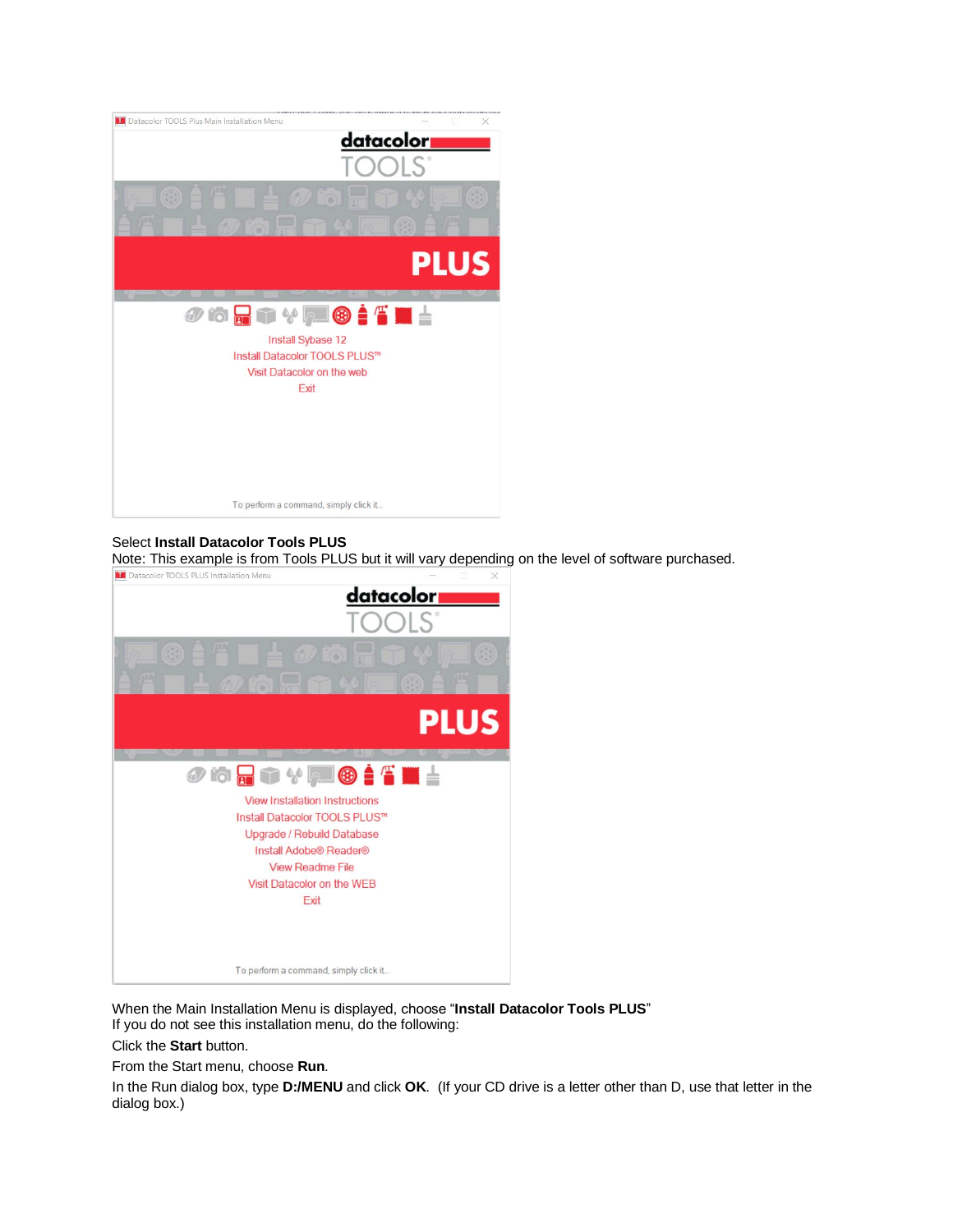3.The Datacolor TOOLS installation will prompt you to select a language:

| Datacolor TOOLS - InstallShield Wizard                           |
|------------------------------------------------------------------|
|                                                                  |
| Select the language for the installation from the choices below. |
|                                                                  |
|                                                                  |
|                                                                  |
| Cancel                                                           |
| <b>Chux</b><br>Next >                                            |

4.Select the appropriate language and click **OK**.

5.Make your selection and click **Next**.

The installation wizard will open:

| Datacolor TOOLS Plus | Welcome to the InstallShield Wizard for<br><b>Datacolor TOOLS Plus</b><br>The InstallShield Wizard will install Datacolor TOOLS Plus<br>on your computer. To continue, click Next. |  |
|----------------------|------------------------------------------------------------------------------------------------------------------------------------------------------------------------------------|--|
|                      |                                                                                                                                                                                    |  |
|                      | Cancel<br>4.3283<br>Next >                                                                                                                                                         |  |

6.Click **Next** to continue.

You will be prompted to accept a software license agreement:

| <b>License Agreement</b>                                                                                                                                                                                                                                                                                                                                                                                                                                                                                                                                                                      |  |        |
|-----------------------------------------------------------------------------------------------------------------------------------------------------------------------------------------------------------------------------------------------------------------------------------------------------------------------------------------------------------------------------------------------------------------------------------------------------------------------------------------------------------------------------------------------------------------------------------------------|--|--------|
| Please read the following koense agreement carefully                                                                                                                                                                                                                                                                                                                                                                                                                                                                                                                                          |  |        |
| Press the PAGE DOWN key to see the rest of the agreement.                                                                                                                                                                                                                                                                                                                                                                                                                                                                                                                                     |  |        |
| IMPORTANT: READ THIS AGREEMENT CAREFULLY, BY CLICKING ON THE "YES"<br>BUTTON, INSTALLING, COPYING OR OTHERWISE USING THE DATACOLOR.<br>SOFTWARE, YOU AGREE TO BE BOUND BY THE TERMS OF THIS LICENSE. IF YOU DO                                                                                                                                                                                                                                                                                                                                                                                |  |        |
| NOT AGREE TO THE TERMS OF THIS LICENSE, CLICK ON THE "NO" BUTTON AND DO<br>NOT INSTALL, COPY OR OTHERWISE USE THE DATACOLOR SOFTWARE.<br>This license agreement ("License") is a legal agreement between you and Applied Color<br>Systems, Inc. (doing business as Datacolor) ("Datacolor") granting you certain rights to<br>access and use the Datacolor software owned by Datacolor and provided with this<br>License (the "Software"). This License is governed by the Terms and Conditions of Sale<br>and Service (the "Terms") attached below. Except as specified in the Terms, in the |  |        |
| Do you accept all the terms of the preceding License Agreement? If you<br>select No. the setup will dose. To install Datacolor TOOLS Plus, you must.<br>accept this agreement.                                                                                                                                                                                                                                                                                                                                                                                                                |  | Print. |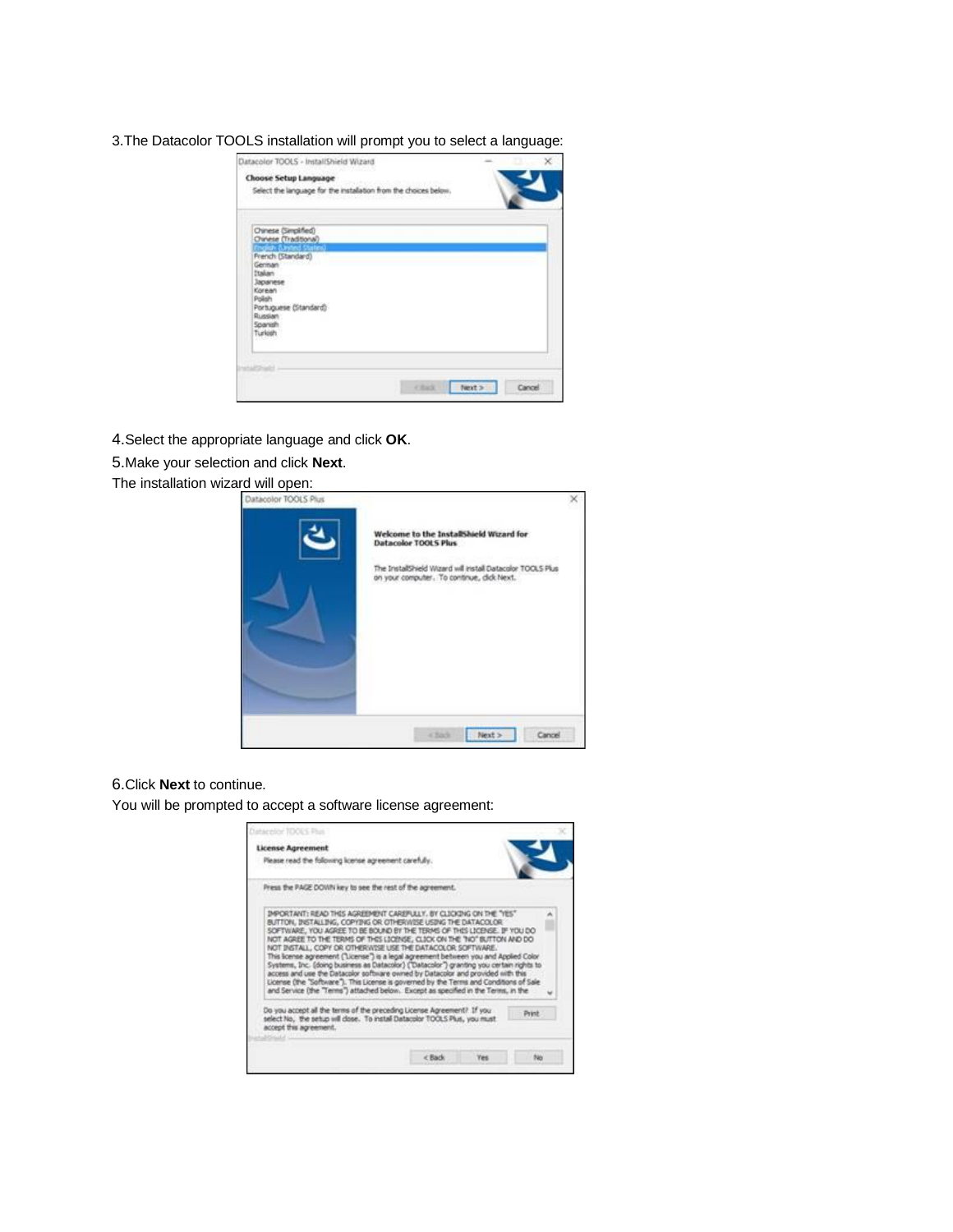7.To continue with the installation, you must accept the agreement by clicking **Yes**.

| Datacolor TOOLS Plus                                                                                                |  |
|---------------------------------------------------------------------------------------------------------------------|--|
| <b>Choose Destination Location</b>                                                                                  |  |
| Select folder where setup will install files.                                                                       |  |
| Setup will install Datacolor TOOLS Plus in the following folder.                                                    |  |
|                                                                                                                     |  |
| To install to this folder, click Next. To install to a different folder, click Browse and select<br>another folder. |  |
|                                                                                                                     |  |
| Destination Folder                                                                                                  |  |

The insta

To select a different folder location, click **Browse.**

8.Click **Next** to accept the default location.

The program will prompt for a setup type:

| Datacolor TOOLS Plus<br><b>Setup Type</b><br>Select the setup type that best suits your needs. | ×                                                                                                          |
|------------------------------------------------------------------------------------------------|------------------------------------------------------------------------------------------------------------|
| Click the type of setup you prefer.                                                            |                                                                                                            |
| Custom<br>Paint Plastic Ink Setup<br><b>Textle Setup</b>                                       | Description<br>Select this option if you run<br>Match Textile, or if your primary<br>industry is textiles. |
| InstallShield<br>$<$ Back                                                                      | Cancel<br>Next >                                                                                           |

 $<sub>8</sub>$  excess  $<sub>6</sub>$ </sub></sub>

 $Next$ 

Cancel

**SETUP TYPE SELECTION IS IMPORTANT!** The most common choices are Textile Setup, and Paint Plastic Ink Setup. These refer to the types of materials you use. *See also Setup Type in this guide for a discussion of this selection.*

9.Make a setup selection and click **Next**.

The program prompts for additional Datacolor TOOLS components to be installed: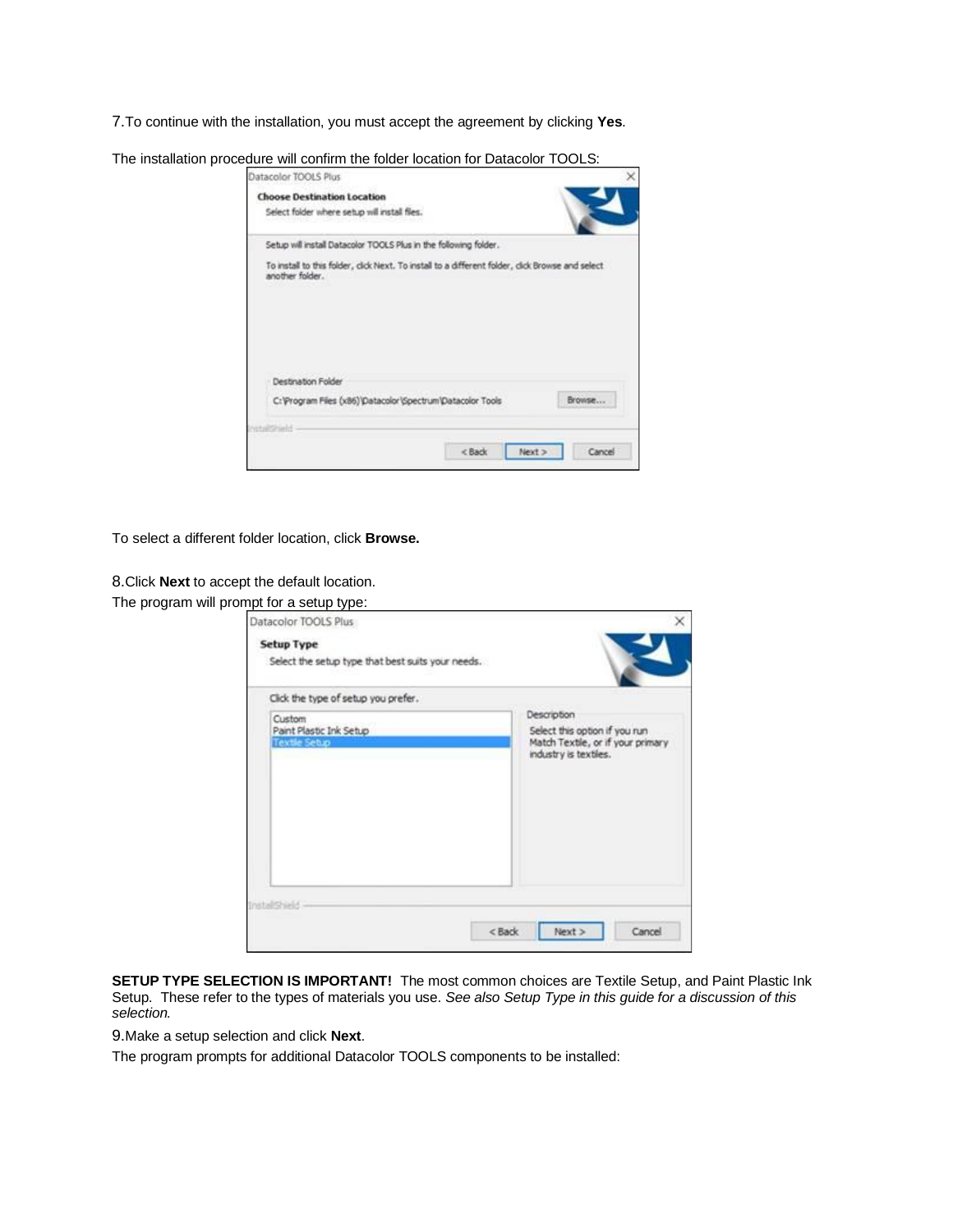| Datacolor TOOLS Plus                     |        |        |        |
|------------------------------------------|--------|--------|--------|
| Select additional components to install: |        |        |        |
| Select additional components to instalt  |        |        |        |
| Form Editor                              |        |        |        |
|                                          |        |        |        |
|                                          |        |        |        |
| districts                                |        |        |        |
|                                          | c Back | Next 5 | Cancel |

The optional program features that you can choose to install on the system include:

 **Form Editor**. This is a separate program that allows you to customize Datacolor TOOLS forms. We strongly suggest that you install this program. If you do not and decide to use it later, you must repeat the entire program installation to install it.

**Marks and Spencer Forms.** This option only displays for textile users-

- 10. Make the selections appropriate for your application and click **Next**.
- 11. Click **Next** through the remaining screens that are displayed.



The installation is now complete.

12.Click **Finish**. To run Datacolor TOOLS, you must restart the system. After you have restarted the system, launch Datacolor TOOLS immediately.



This restart is requested after each Datacolor program is installed. You do not have to restart between each program installation. This is done once after all Datacolor programs are installed.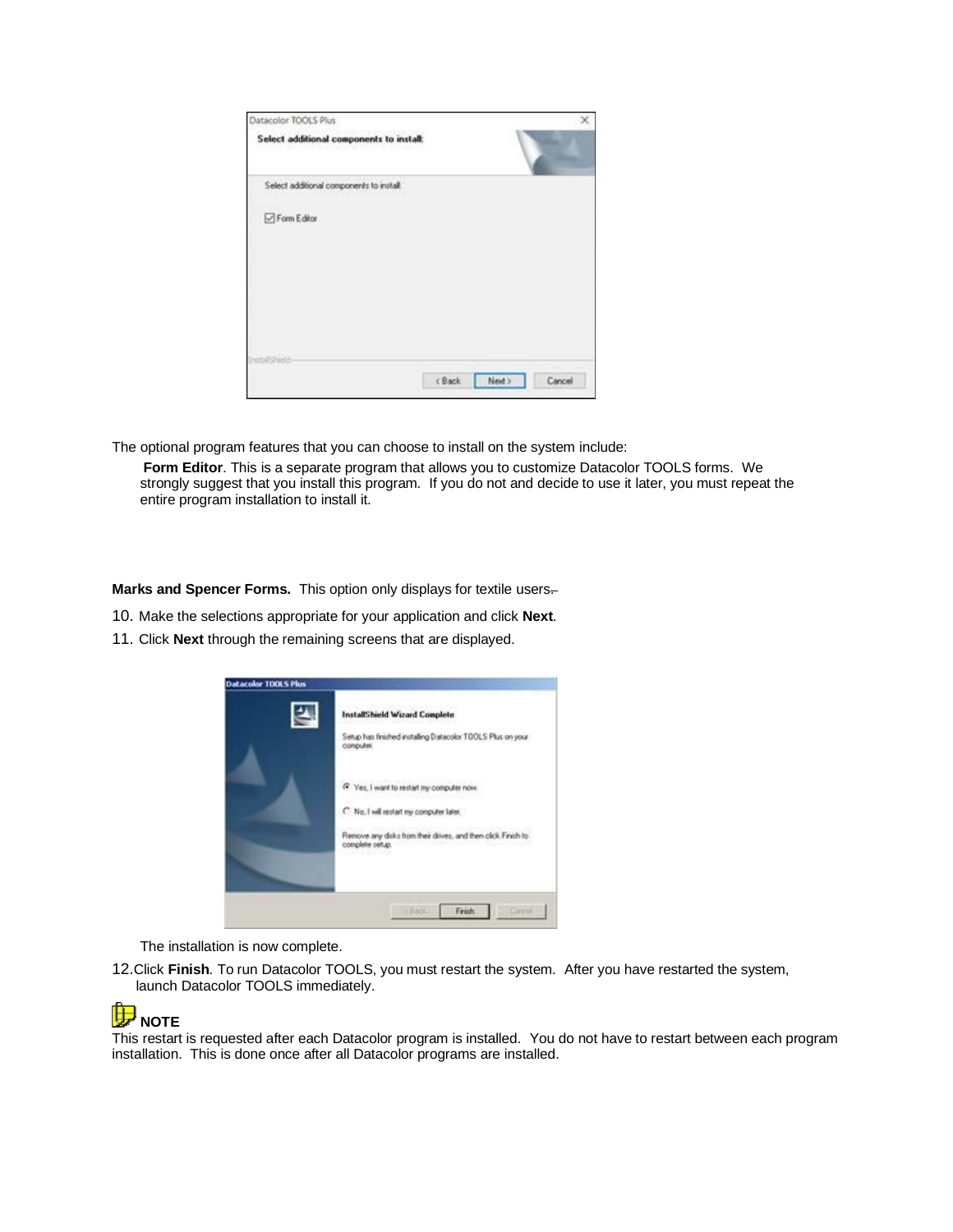## **Launching Datacolor TOOLS**

Datacolor TOOLS can be launched from a program icon on the desktop.

1.Click on the Datacolor TOOLS icon on your desktop:



#### 伊 **NOTE**

You can also start by clicking **Start/ Programs/Datacolor Spectrum/ Datacolor TOOLS.**



- No password is required for the default configuration.

- The default user name is **User.**

- The default password is **CC3.**

2. Enter the appropriate login and password and click **OK**.

The License Validation screen below will automatically display until you have validated the license(s).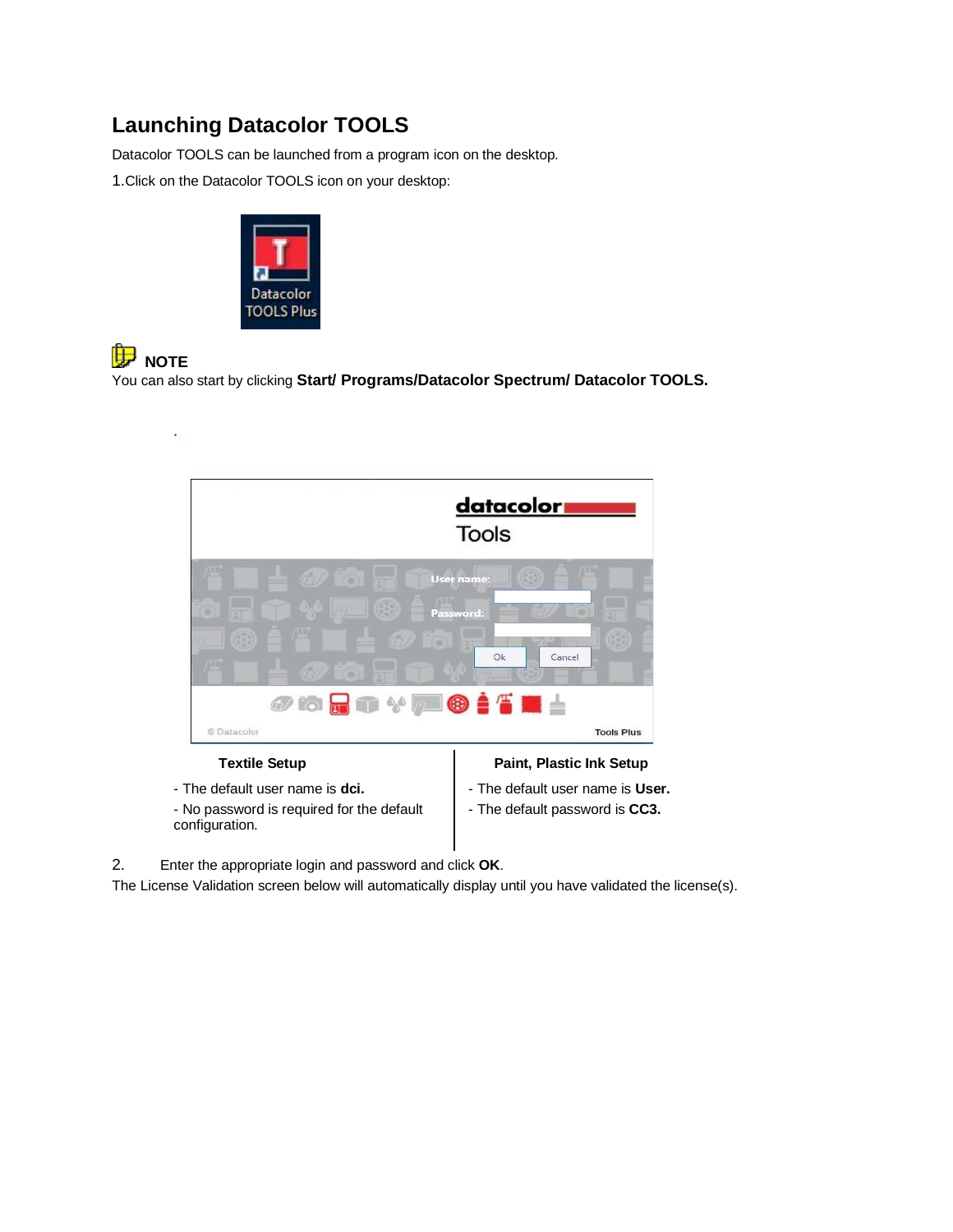| Demo Days Left 14                       |                                         |
|-----------------------------------------|-----------------------------------------|
|                                         | Datacolor TOOLS<br>Datacolor TOOLS PLUS |
| Demo Days Left 14<br>Demo Days Left: 14 | Datacolor TOOLS PLUS Workstation        |
|                                         |                                         |
|                                         |                                         |
|                                         |                                         |
|                                         |                                         |
|                                         |                                         |
|                                         |                                         |

When you install Datacolor TOOLS you are given 14 days to validate the software license.

We strongly encourage you to validate all Datacolor software licenses. See also Software License Validation in this guide for detailed instructions.

 Double-click on the Datacolor product to be licensed. *See Software Licensing Procedure, step #4 for instructions to complete the license validation.*

Click **Close** to skip the licensing procedure and open the program.

## **NOTE**

If the 30-day demo period has expired, you will not be able to run TOOLS when you click Close on the validation window.

The Tools desktop will open.

## **Licensing Datacolor Software**

#### **Overview**

Datacolor SPECTRUM software is protected from unauthorized use by a software license. The license is assigned to each computer for each product. Licenses cannot be transferred from one computer to another computer.

#### **Demonstration Period**

When the software is installed, the software license defaults to a demo configuration which allows program access for 14 days. The software license must be validated within the demonstration period.

## **NOTES**

The demonstration period starts when the program is launched for the first time.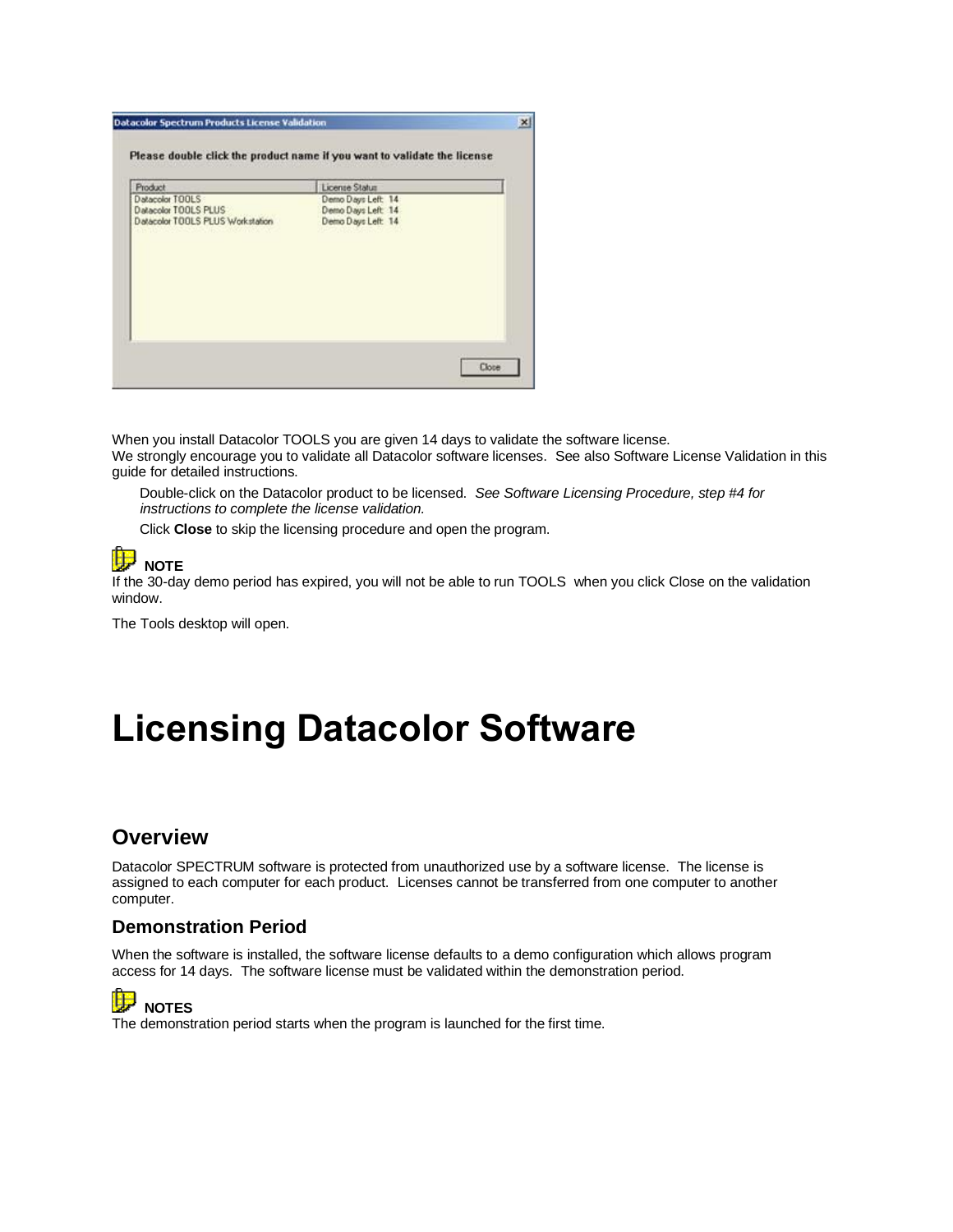| Product                                                                                                                                         | License Status                                                                   |       |
|-------------------------------------------------------------------------------------------------------------------------------------------------|----------------------------------------------------------------------------------|-------|
| Datacolor TOOLS<br>Datacolor TOOLS PLUS<br>Datacolor TOOLS PLUS Workstation                                                                     | Demo Days Left. 14<br>Demo Days Left: 14<br>Demo Days Left: 14                   |       |
|                                                                                                                                                 |                                                                                  |       |
|                                                                                                                                                 |                                                                                  | Close |
|                                                                                                                                                 | Please double click the product name if you want to validate the license         |       |
| <b>Datacolor Spectrum Products License Validation</b><br>Product<br>Datacolor TOOLS<br>Datacolor TOOLS PLUS<br>Datacolor TOOLS PLUS Workstation | License Status<br>Demo Days Left. 14<br>Demo Days Left: 14<br>Demo Days Left: 14 |       |

The Datacolor Spectrum Products License Validation screen will be displayed every time you launch the program until you validate the license.

#### **License Validation**

A license is validated when you enter an **Unlock Response Number** into the Datacolor Security Client window.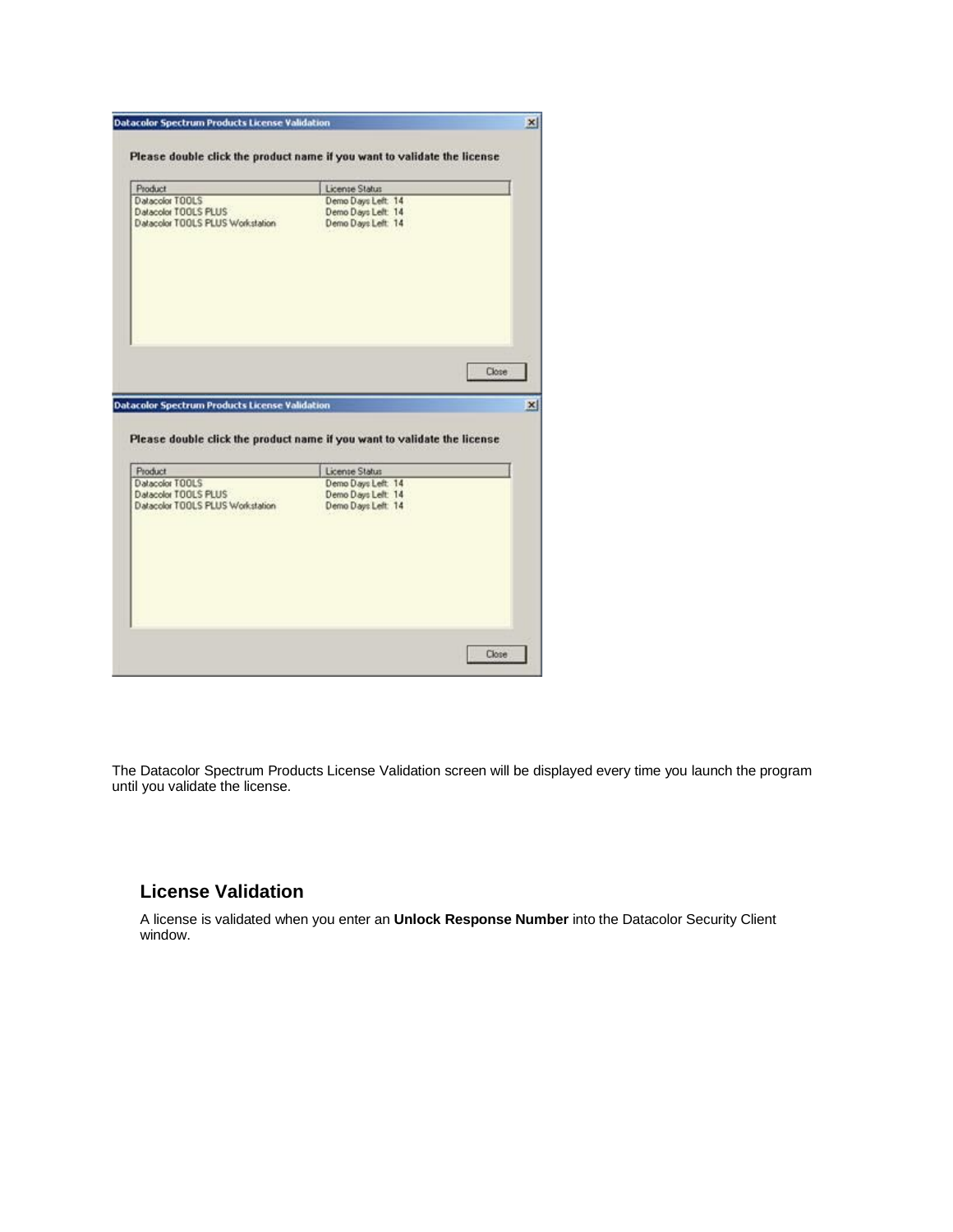|          | You are currently running a demonstration of this                                                        |             |                           |  |
|----------|----------------------------------------------------------------------------------------------------------|-------------|---------------------------|--|
| product. |                                                                                                          | datacolor i |                           |  |
|          |                                                                                                          |             | 313: 1 of 1 Licenses used |  |
|          | You have 12 days left in your demonstration period.                                                      |             |                           |  |
|          | Internet enabled users may validate now by clicking on this link.                                        |             |                           |  |
|          |                                                                                                          |             |                           |  |
|          | sales office or dial 1-800-982-6496 for toll free service in the U.S. and Canada<br><b>Serial Number</b> |             |                           |  |
|          | <b>Computer Validation Number</b>                                                                        |             |                           |  |
|          | A322239411096-76610057                                                                                   |             |                           |  |
|          | <b>Unlock Response Number</b>                                                                            |             |                           |  |

This number is provided by Datacolor, and can be obtained one of three ways:

**Direct web connection.** If you have internet access, you can use the link provided in the Datacolor Security Client window. This procedure is documented in the Licensing Procedure section of this guide.

**Email.** For each product, send the **Serial Number** found on the **USB** case, and **Computer Validation Number** found on the Datacolor Security Client window, to [SoftwareLicense@Datacolor.Com.](mailto:SoftwareLicense@Datacolor.Com) You will receive an **Unlock Response Number** via e-mail. You must enter this into the Datacolor Security Client window.

**Telephone.** In the US and Canada phone toll free (1-800-982-6496) or call you local sales office. You will need the **Serial Number** and the **Computer Validation Number** for the product. You will be given an **Unlock Response Number** that you will put into the *Datacolor Security Client* window.

Each product is licensed one time.

#### **Product Labels and Software Licenses**

You will need the Serial Number for each product you have installed. This number is supplied by Datacolor and is found on the USB case for each product. Shown below is a sample label for the product license Datacolor TOOLS:

### Company Name

Software Family Name

Product Name: There are several product options for a single product. This identifies the product options included.

Serial Number **Customer Number** 

| datacolor  | April 28, 2010              |
|------------|-----------------------------|
|            | <b>COM:</b> XYZ Corporation |
| APP:       | Datacolor TOOLS             |
|            | Datacolor TOOLS             |
|            | SN: 1167508447              |
| CN: 374105 |                             |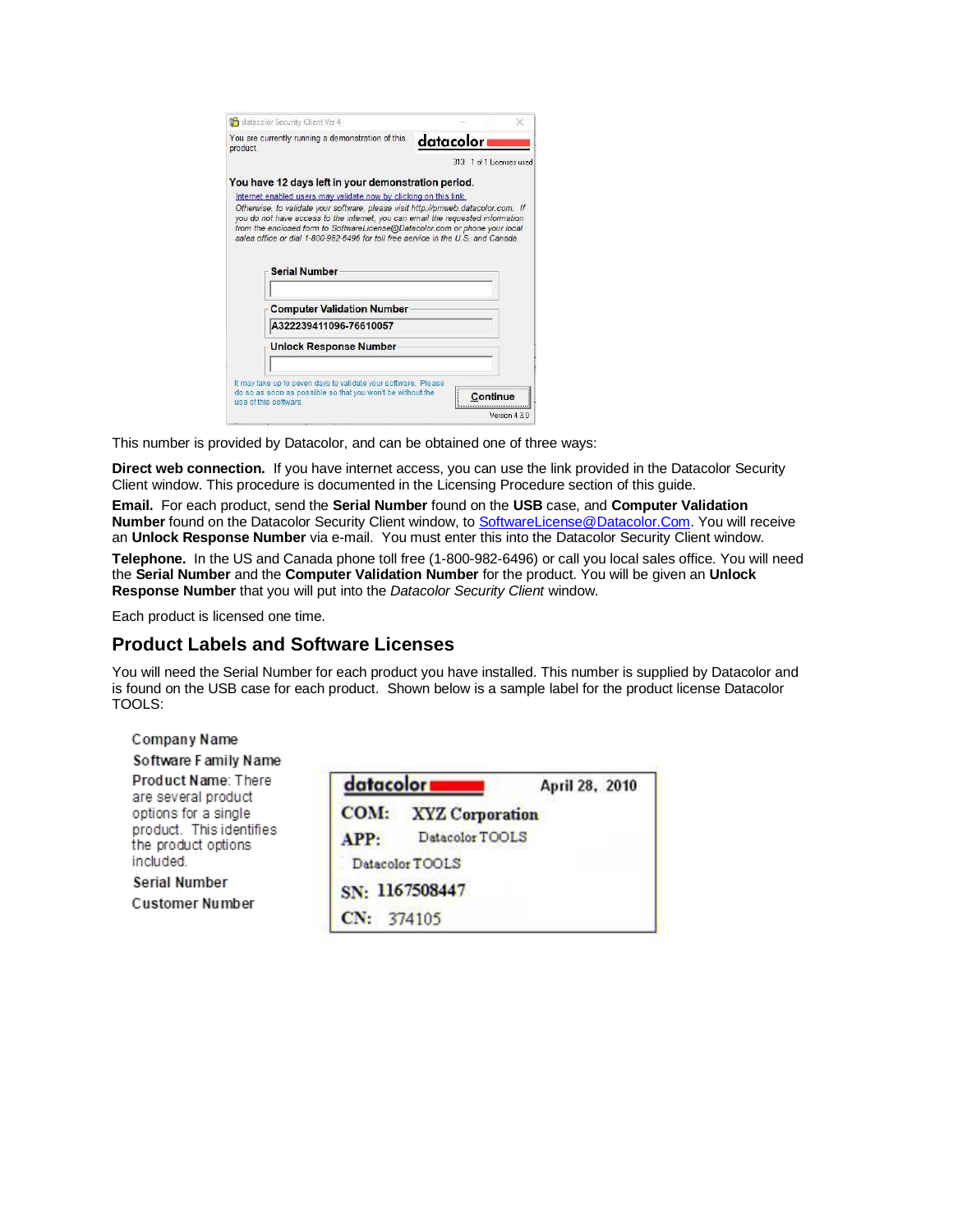#### **Before You Begin**

Gather the USB cases with serial numbers for each of the products you will be validating.

 You will be asked for **Computer Validation Number** each time you run this procedure. This number is generated by the security software and is unique to your computer. It is displayed on the Datacolor Security Client screen, which is open throughout the validation procedure.

|                      | datacolor Security Client Ver 4                                                                                                                                 |           |  |                          |
|----------------------|-----------------------------------------------------------------------------------------------------------------------------------------------------------------|-----------|--|--------------------------|
| product.             | You are currently running a demonstration of this                                                                                                               | datacolor |  |                          |
|                      |                                                                                                                                                                 |           |  | 313 1 of 1 Licenses used |
|                      | You have 12 days left in your demonstration period.                                                                                                             |           |  |                          |
|                      | Internet enabled users may validate now by clicking on this link.                                                                                               |           |  |                          |
|                      | from the enclosed form to SoftwareLicense@Datacolor.com or phone your local<br>sales office or dial 1-800-982-6496 for toll free service in the U.S. and Canada |           |  |                          |
|                      | <b>Serial Number</b>                                                                                                                                            |           |  |                          |
|                      | <b>Computer Validation Number</b>                                                                                                                               |           |  |                          |
|                      | A322239411096-76610057                                                                                                                                          |           |  |                          |
|                      | <b>Unlock Response Number</b>                                                                                                                                   |           |  |                          |
|                      | It may take up to seven days to validate your software. Please                                                                                                  |           |  |                          |
| use of this software | do so as soon as possible so that you won't be without the                                                                                                      |           |  |                          |

 During the licensing process you will be provided with an **Unlock Response Number**. You will be required to input that number into this screen to complete the licensing process.

## **NOTE**

We recommend that you copy and paste the numbers from this validation screen to other input fields as required. This will eliminate licensing errors due to input errors.

### **Software Licensing Procedure**

We strongly recommend that you validate all software licenses immediately after installing the software. The procedure detailed below is used to license the software via a direct web connection.

1.Launch Datacolor TOOLS from the program icon on the desktop and login., and click on the **i** button on the top right side of the toolbar:



2.Click **About**. The window below is displayed: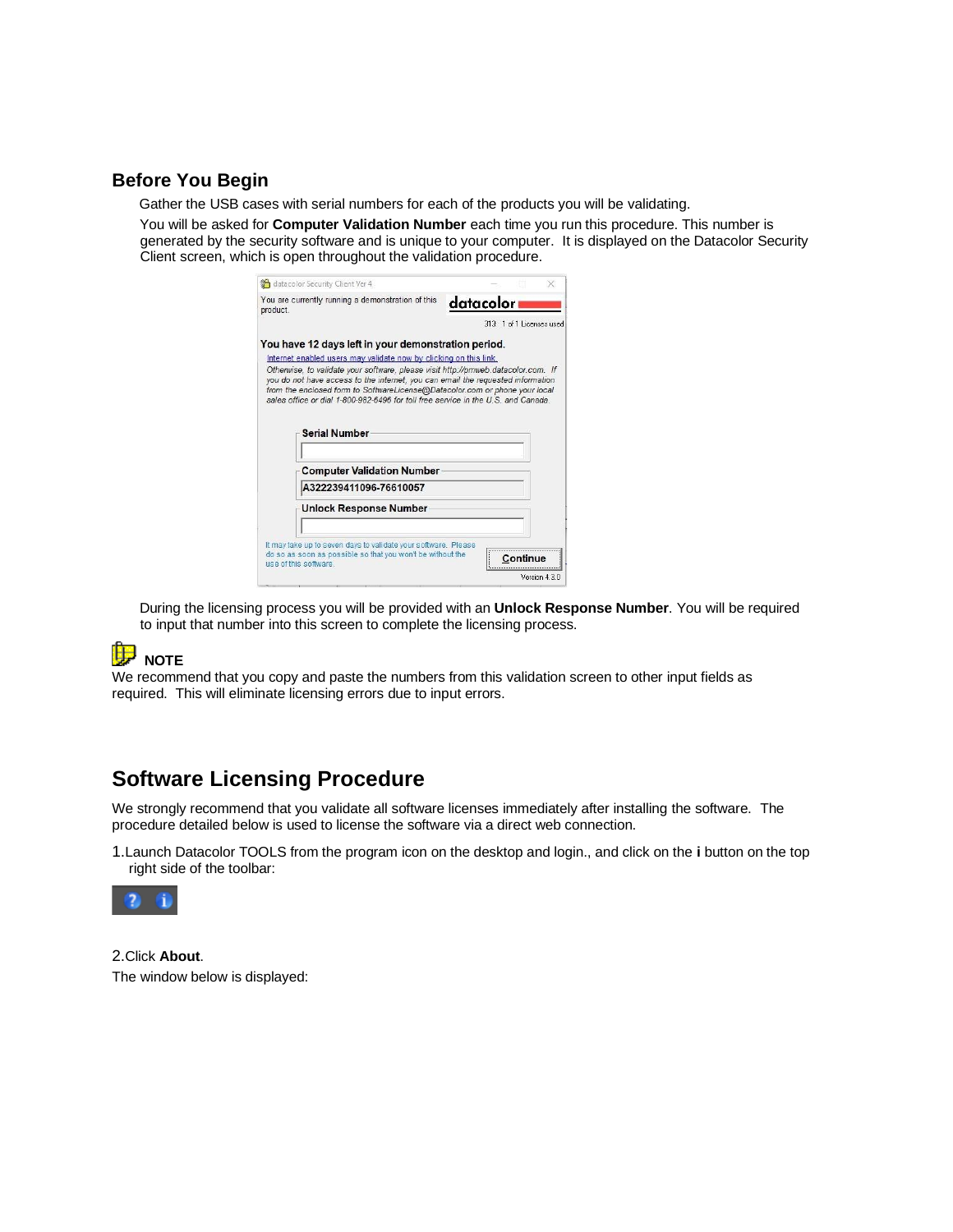| datacolor <b>.</b><br><b>TOOLS</b>                                                                                                                                                                                                                                                                                                                                         |                     |
|----------------------------------------------------------------------------------------------------------------------------------------------------------------------------------------------------------------------------------------------------------------------------------------------------------------------------------------------------------------------------|---------------------|
| Version: 2.8.0                                                                                                                                                                                                                                                                                                                                                             | License             |
|                                                                                                                                                                                                                                                                                                                                                                            | System Info         |
| Build: 7                                                                                                                                                                                                                                                                                                                                                                   | <b>DCTools Info</b> |
| MatchCom: 4.3.0.6<br>© 1996-2020 Datacolor All Rights Reserved<br>Warning: This software is protected by copyright law and international treaties.<br>Unauthorized reproduction or distribution of this program, or any portion of it,<br>may result in severe civil and criminal penalties, and will be prosecuted to the<br>fullest extent possible under the law.<br>OK |                     |

#### 3.Click **License**.

The Spectrum License Validation window is displayed:

|                      | Please double click the product name if you want to validate the license |  |
|----------------------|--------------------------------------------------------------------------|--|
| <b>Product</b>       | License Status                                                           |  |
| Datacolor TOOLS PLUS | Validated Number of License: 1                                           |  |
|                      |                                                                          |  |
|                      |                                                                          |  |
|                      |                                                                          |  |
|                      |                                                                          |  |
|                      |                                                                          |  |
|                      |                                                                          |  |

4.Double-click on the product to be licensed.

5.The Datacolor Security Client window opens: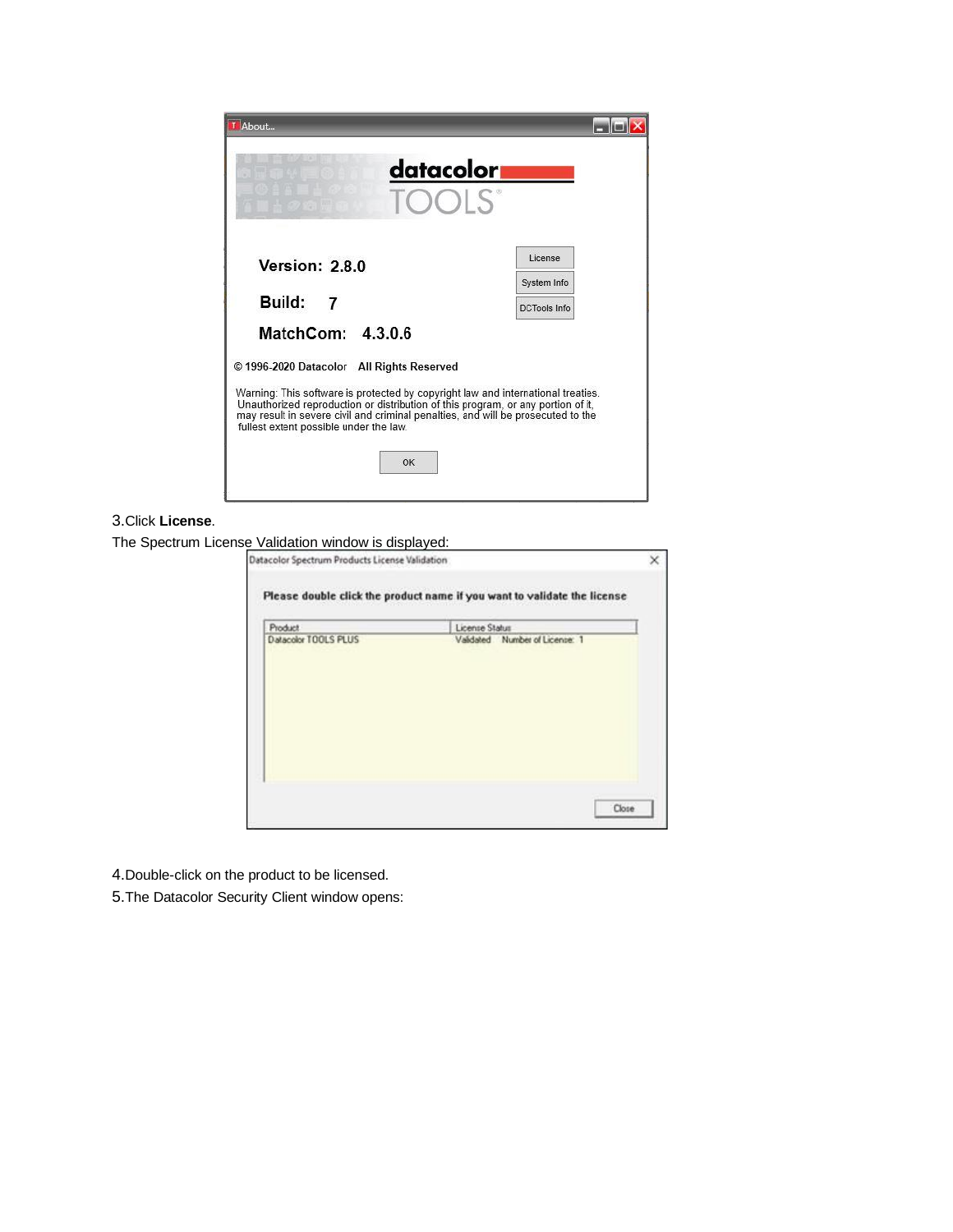|--|--|

This screen remains open during the validation process. You will later be asked for the Computer Validation Number. We suggest that you return to this window and use the standard Windows Copy and Paste commands to eliminate keyboarding errors.

Selecting Continue, while in the demonstration period, will bypass the validation procedure and open the program.

| You are currently running a demonstration of this | datacolor i                                                                                                                                                                                                                                                                                                                                                                                                                                                                                                                                                |
|---------------------------------------------------|------------------------------------------------------------------------------------------------------------------------------------------------------------------------------------------------------------------------------------------------------------------------------------------------------------------------------------------------------------------------------------------------------------------------------------------------------------------------------------------------------------------------------------------------------------|
|                                                   |                                                                                                                                                                                                                                                                                                                                                                                                                                                                                                                                                            |
|                                                   | 313: 1 of 1 Licenses used                                                                                                                                                                                                                                                                                                                                                                                                                                                                                                                                  |
|                                                   |                                                                                                                                                                                                                                                                                                                                                                                                                                                                                                                                                            |
|                                                   |                                                                                                                                                                                                                                                                                                                                                                                                                                                                                                                                                            |
|                                                   |                                                                                                                                                                                                                                                                                                                                                                                                                                                                                                                                                            |
|                                                   |                                                                                                                                                                                                                                                                                                                                                                                                                                                                                                                                                            |
|                                                   |                                                                                                                                                                                                                                                                                                                                                                                                                                                                                                                                                            |
| Unlock Response Number                            |                                                                                                                                                                                                                                                                                                                                                                                                                                                                                                                                                            |
|                                                   |                                                                                                                                                                                                                                                                                                                                                                                                                                                                                                                                                            |
|                                                   | You have 12 days left in your demonstration period.<br>Internet enabled users may validate now by clicking on this link.<br>Otherwise, to validate your software, please visit http://pmweb.datacolor.com. If<br>you do not have access to the internet, you can email the requested information<br>from the enclosed form to SoftwareLicense@Datacolor.com or phone your local<br>sales office or dial 1-800-982-6496 for toll free service in the U.S. and Canada<br><b>Serial Number</b><br><b>Computer Validation Number</b><br>A322239411096-76610057 |

6.In the *Serial Number* field, enter the serial number for Datacolor TOOLS product you are licensing. This is found on the USB label.

7.Click on the link to the web connection:

| Ya datacolor Security Client Ver 4                                                                                       |                           |
|--------------------------------------------------------------------------------------------------------------------------|---------------------------|
| You are currently running a demonstration of this<br>product.                                                            | datacolor                 |
|                                                                                                                          | 313: 1 of 1 Licenses used |
| You have 14 days left in your demonstration period.<br>Internet enabled users may validate now by clicking on this link. |                           |

The Web Validation window shown below is displayed:

| then press Validate.        | validate your software, please enter the following information, |
|-----------------------------|-----------------------------------------------------------------|
| First Name:                 |                                                                 |
| Last Name:                  | Doe:                                                            |
| <b>FMail:</b>               | syzepcompany.com                                                |
| <b>Serial Number:</b>       | 1127315699                                                      |
| Computer Validation Number: | A322254003226-80616029                                          |

This window provides an Internet connection to the Datacolor web validation service, and remains open during the validation procedure.

In the *First Name, Last Name* and *Email* fields, provide your contact information.

In the *Serial Number* field, enter the product serial number again. It must match the number you entered in the previous screen.

8.Click the **Validate** button.

9.The window below appears: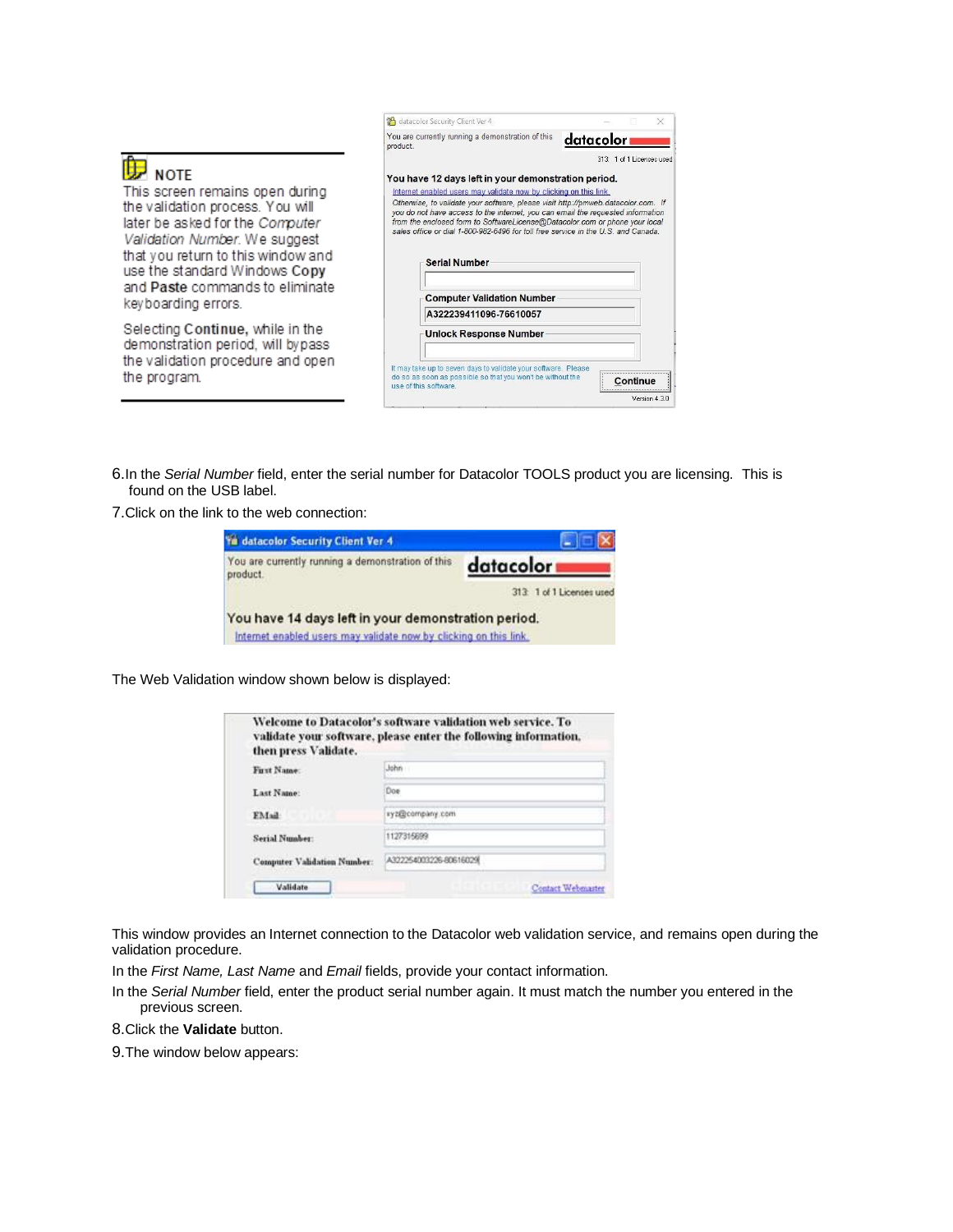10. A number will be displayed in the Unlock Response Number



You can copy the Computer Validation number from the Datacolor Security Client screen, using the standard Windows Copy command. You can paste it here, using the Paste command.

11. Return to the Datacolor Security Client screen, and enter the Unlock Response Number:



- 12. Return to the Web Validation screen. The validation process is completed, and Datacolor TOOLS is now licensed.
- 13. To end the licensing procedure, click **Close this Window**.

#### Н **NOTE**

You will receive an email confirmation containing the serial number and unlock response number for each license you validate. We recommend that you make copies of these for reference purposes.